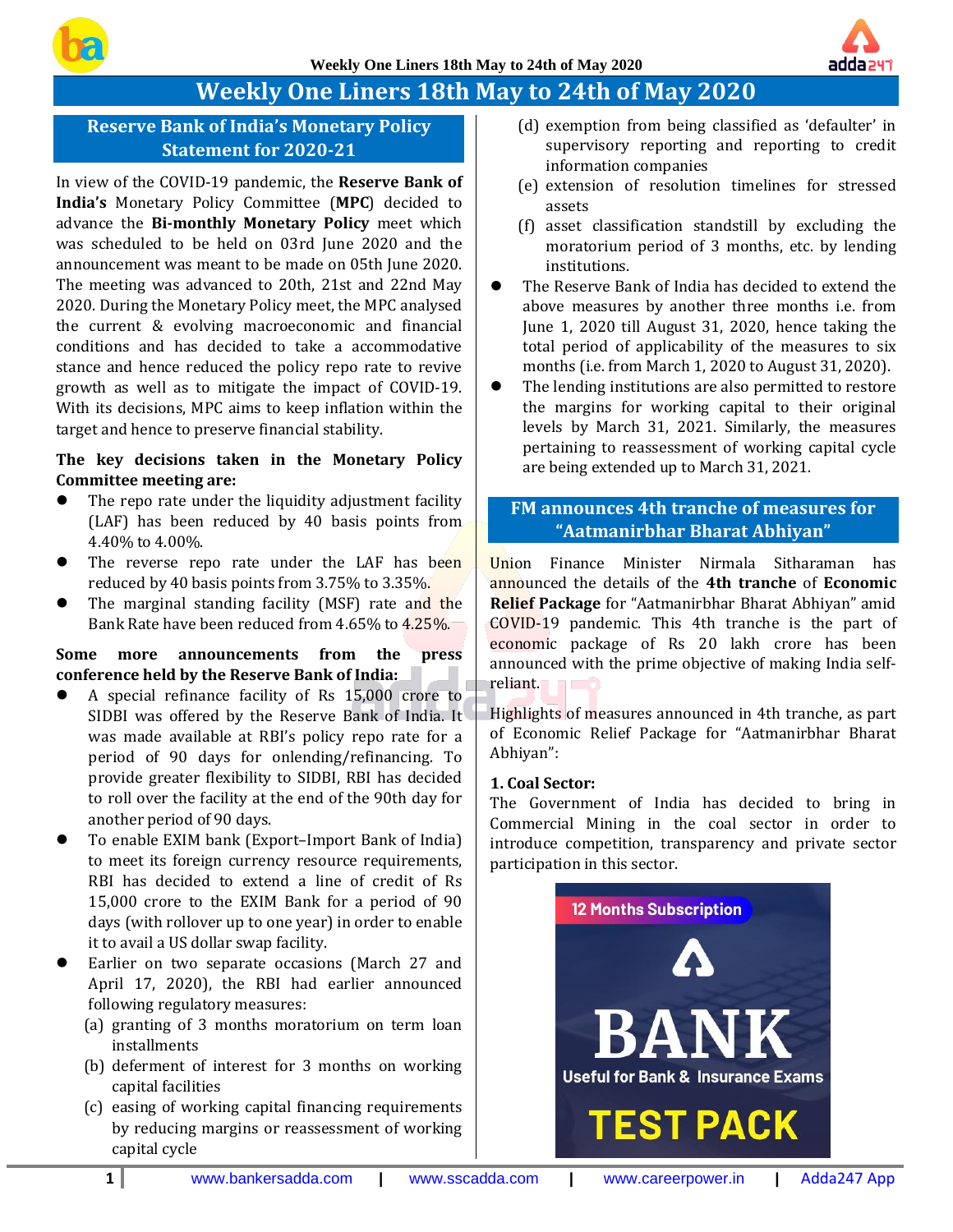



- This would be done by introducing revenue sharing mechanism instead of regime of fixed Rupee/tonne. After its implementation, any party would be able to bid for a coal block and sell in the open market.
- ⚫ Entry norms will be normalized and nearly 50 blocks will be offered immediately without any eligibility conditions. This would be done with only an upfront payment with a ceiling.
- ⚫ Exploration-cum-production regime for partially explored blocks by auctioning partially explored blocks.
- ⚫ Entry of private sector will be allowed in the participation of exploration of coal blocks.
- ⚫ Production completed before the scheduled time will be incentivized by the government through rebate in revenue share.
- ⚫ Coal Gasification/Liquefication will be incentivised via rebate in revenue share, resulting in significantly lower environment impact. It will also aid India in switching to a gas based economy.
- ⚫ Government of India will spend about Rs 50,000 crore for the development of infrastructure. It will also include Rs 18,000 crore investment in mechanized transfer of coal (conveyor belts) from mines to railway sidings.
- ⚫ Coal Bed Methane (CBM) extraction rights to be auctioned from Coal India Limited's (CIL) coal mines.
- Ease of doing business measures like Mining Plan simplification will be taken and therefore, allow for automatic 40% increase in annual production.
- ⚫ Concessions will be provided in commercial terms given to CIL's consumers (relief worth Rs 5000 cr will be offered).
- ⚫ Reserve price in auctions for non-power consumers will be reduced, credit terms will be eased, and lifting period will be enhanced.

# **2. Minerals Sector:**

Private Investments will be increased in the Minerals Sector to boost growth, employment and bring state-ofthe-art technology especially in exploration. This will be achieved by:

- ⚫ Introducing a seamless composite exploration-cummining-cum-production regime.
- ⚫ By offering 500 mining blocks through an open and transparent auction process.
- ⚫ By introducing joint auction of Bauxite and Coal mineral blocks to improve competitiveness in the Aluminum Industry. This will also help in reducing the electricity costs in the aluminium industry.
- ⚫ Distinction between the captive and non-captive mines will be removed to enable transfer of mining leases and sale of surplus unused minerals, leading to better efficiency in mining and production.
- ⚫ Ministry of Mines will develop Mineral Index for different minerals.

There will be rationalisation of stamp duty that is payable at the time of award of mining leases.

# **3. Defence Production:**

- ⚫ 'Make in India' will be introduced for Self-Reliance in the Defence Production. For this, a list of weapons/platforms which shall be not allowed for import, will be notified with year wise timelines.
- ⚫ Indigenisation of imported spares will be done along with a separate budget provisioning for domestic capital procurement. This will help in reducing the huge Defence import bill.
- ⚫ Corporatisation of the Ordnance Factory Board will be done to improve the autonomy, accountability and efficiency in Ordnance Supplies.
- ⚫ FDI limit will be raised in the defence manufacturing under automatic route from 49% to 74%.
- ⚫ Time-bound defence procurement process including faster decision making will be initiated by setting up Project Management Unit (PMU) to support contract management, realistic setting of General Staff Qualitative Requirements (GSQRs) of weapons/platforms and overhauling Trial and Testing procedures.

# **4. Civil Aviation:**

# **i) Airspace Management**

Restrictions on utilisation of the Indian Air Space will be eased to make civilian flying more efficient.

Government of India will bring a total benefit of about Rs 1000 crores per year for the aviation sector.

Will ensure optimal utilization of airspace as well as reduction in fuel use & time, hence creating a positive impact on the environment.

# **ii) World-class Airports through PPP**

- ⚫ 6 more airports will be auctioned by the Airports Authority of India on Public-Private Partnership (PPP) basis.
- AAI will also get a down payment of Rs 2300 crores.
- ⚫ Additional Investment will be made by private players in 12 airports in 1st and 2nd rounds expecting to get around Rs 13,000 crores.

# **iii) Making India a Maintenance, Repair and Overhaul (MRO) Hub**

- ⚫ Tax regime for MRO ecosystem has been rationalized by the government to make India a Maintenance, Repair and Overhaul (MRO) Hub.
- ⚫ Aircraft component repairs and airframe maintenance to increase from Rs 800 crores to Rs 2000 crores in next three years.
- ⚫ In the coming years, engine repair facilities would be set up in India by the major engine manufacturers of the world.
- ⚫ Convergence will be established between the defence sector and the civil MROs in order to create economies of scale.
- ⚫ This will led to reductions in maintenance cost for airlines.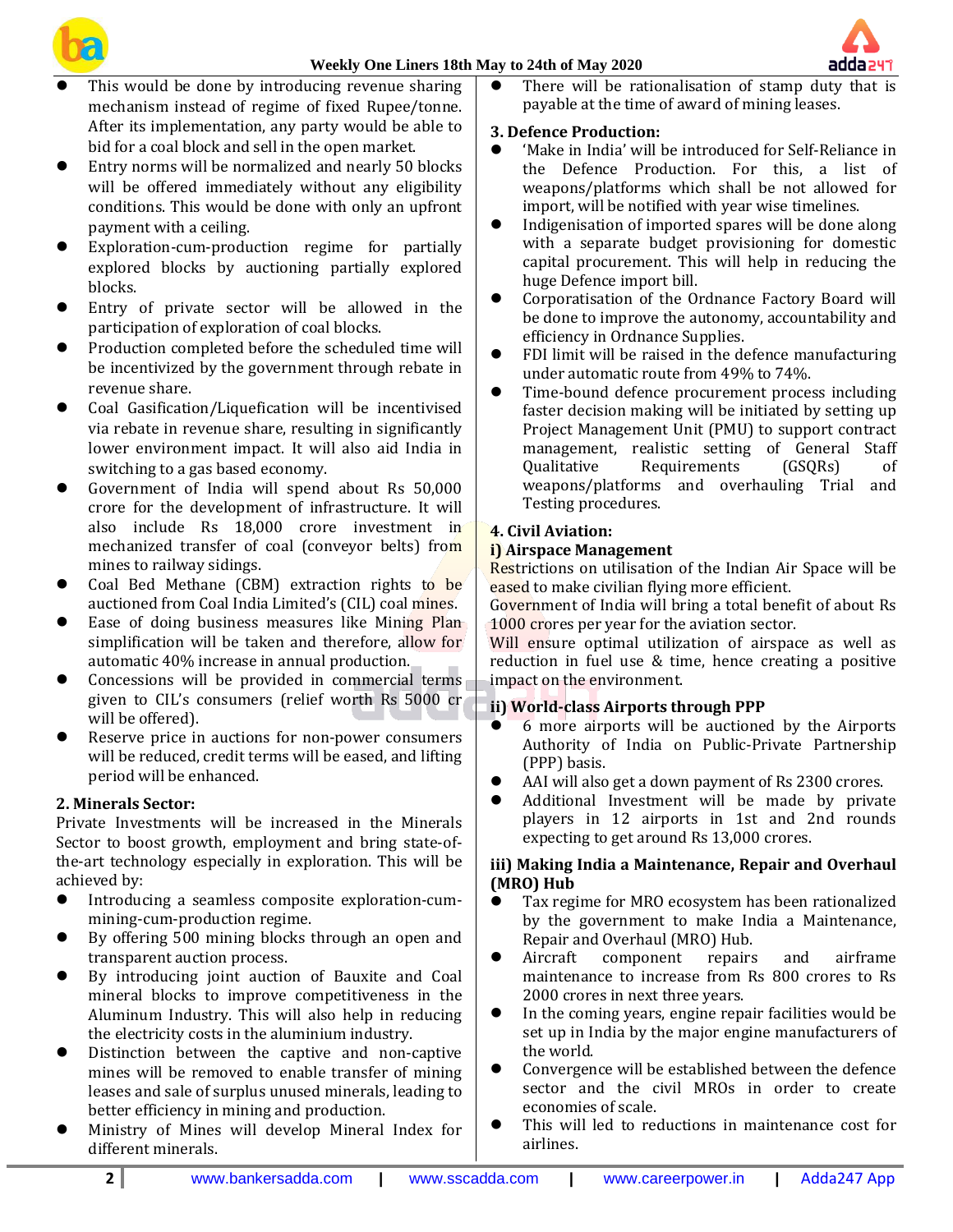



# **5. Power distribution companies in the Union Territories:**

Power distribution companies in the Union Territories will be privatised in the line of Tariff Policy Reforms which will be announced shortly. This Tariff Policy will be will be released with three pillars i.e.

# **i) Consumer Rights:**

- ⚫ The inefficiencies of DISCOMs will no more be a burden on the consumers.
- ⚫ There will be standards of service as well as associated penalties for the DISCOMs.
- ⚫ DISCOMs will have to ensure adequate power and the load-shedding will be penalized.

#### **ii) Promote Industry**

- ⚫ Progressive reduction in cross subsidies
- ⚫ Time bound grant of open access
- ⚫ Generation and transmission project developers to be selected competitively

#### **iii) Sustainability of Sector**

- No Regulatory Assets
- ⚫ Timely payment of Gencos
- DBT for subsidy & Smart prepaid meters

In line with the above Tariff Policy Reforms, Power distribution companies in the Union Territories will be privatised and hence, will lead to better service to consumers and, improvement in operational and financial efficiency in Distribution.

#### **6. Social Infrastructure Projects**

- For the creation of Social Infrastructure Projects, government has made the provision of Rs 8100 crores which will go in the form of Viability Gap Funding Scheme.
- ⚫ For the creation of Social Infrastructure Projects, Government will enhance the quantum of Viability Gap Funding upto 30% each of Total Project Cost as VGF by Centre and State/Statutory Bodies. While for other sectors, VGF support of 20% each from GoI and States/Statutory Bodies shall continue.
- ⚫ These projects will be proposed by the Central Ministries/ State Government/ Statutory entities.

#### **7. Space Sector:**

- ⚫ In order to provide level playing field to the private entities in the Space sector i.e. in satellites, launches and space-based services, government has made the provision to allow private players to use ISRO facilities and other relevant assets to improve their capacities.
- ⚫ Government of India has announced to provide predictable policy and regulatory environment to the private players.
- ⚫ Government has also made it open for the private sector to participate in future projects for planetary exploration, outer space travel etc.
- Liberal geo-spatial data policy for providing remotesensing data to tech-entrepreneurs.

### **8. Atomic Energy:**

- ⚫ Government of India has announced to establish research reactor in PPP mode for production of medical isotopes in order to promote welfare of humanity through affordable treatment for cancer and other diseases.
- Government will also establish facilities in PPP mode to use irradiation technology for food preservation such as increasing the shelf life of onion; and also to compliment agricultural reforms and assist farmers.
- Will link India's robust start-up ecosystem to nuclear sector.
- ⚫ Technology Development cum Incubation Centres will be set up for fostering synergy between research facilities and tech-entrepreneurs.

# **FM announces 5th tranche of measures for "Aatmanirbhar Bharat Abhiyan"**

Union Finance Minister Nirmala Sitharaman has announced the details of the 5th tranche of Economic Relief Package for **"Aatmanirbhar Bharat Abhiyan"** amid COVID-19 pandemic. This **5th tranche** is the part of economic package of Rs 20 lakh crore has been announced with the prime objective of making India selfreliant.

Highlights of measures announced in 5th tranche, as part of Economic Relief Package for "Aatmanirbhar Bharat Abhiyan":

#### **1. Allocation for MGNREGS:**

- ⚫ Government of India has decided to allocate an additional amount of Rs 40,000 crore under MGNREGS which will help in generating total work of nearly 300 crore person days.
- ⚫ With this allocation, GoI will ensure to address the need for more work including returning migrant workers in Monsoon season as well.
- ⚫ It will also led to the creation of larger number of durable and livelihood assets including water conservation assets.
- Hence it is expected to boost the rural economy through higher production.

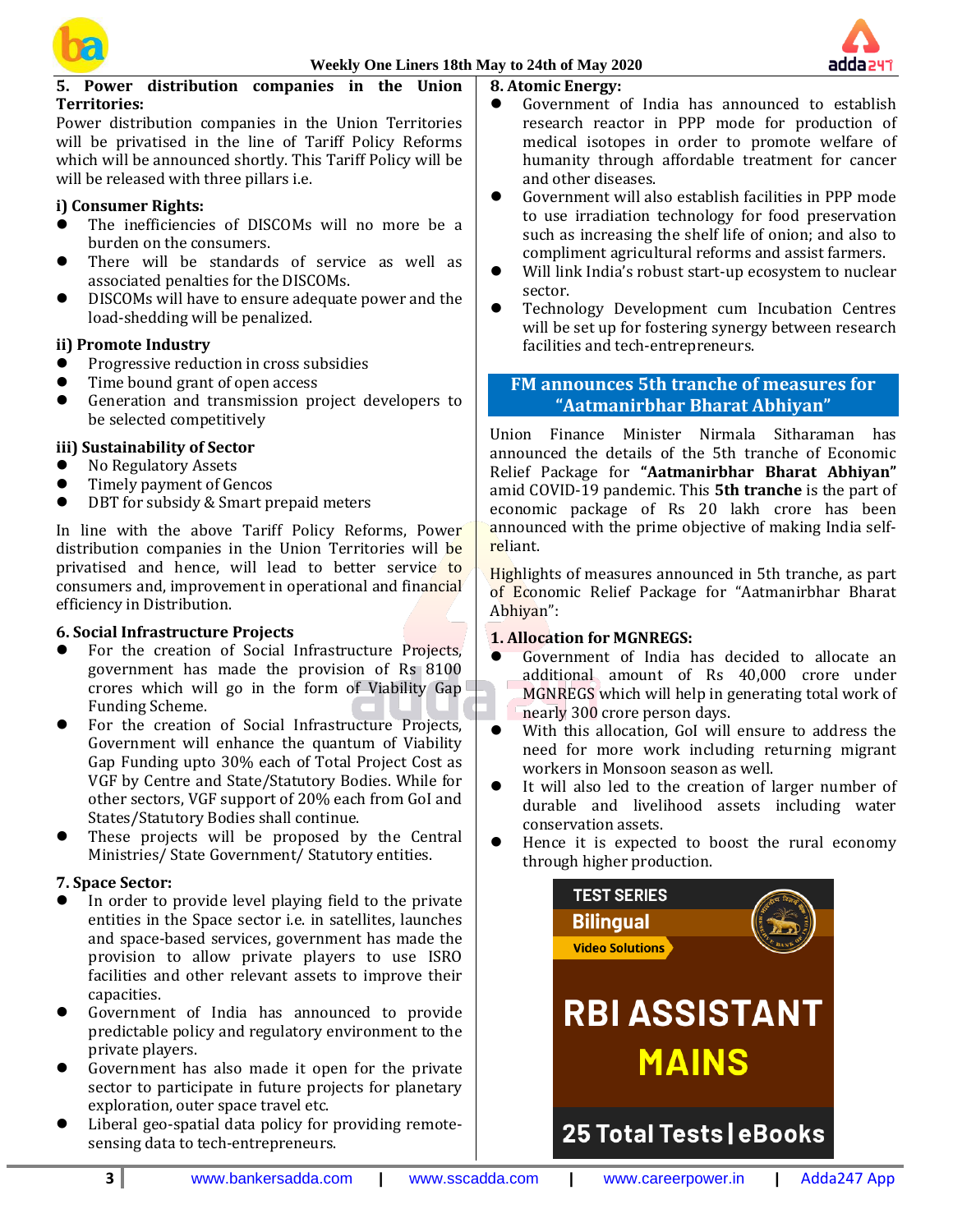



### **2. For Health Sector:**

Government of India has decided to increase the Public Expenditure on Health. It will also include the investments in grass root health institutions in order to ramp up Health and Wellness Centres in rural as well as urban areas.

In order to prepare India for any future pandemics, **following measures** will be taken:

- ⚫ Will open Infectious Diseases Hospital Blocks in all districts.
- Will strengthen the lab network and surveillance by setting up Integrated Public Health Labs in all districts, Block Level Labs as well as Public Health Unit to manage the future pandemics.
- ⚫ Will also encourage Research National Institutional Platform for One health by ICMR.
- ⚫ National Digital Health Mission will be implemented and National Digital Health Blueprint will also be prepared.
- ⚫ To provide Technology Driven Education:

Government of India has decided to launch **PM-eVIDYA** programme immediately for multi mode access to digital/online education. This programme will consist the following:

- ⚫ A DIKSHA programme will provide "one nation, one digital platform" for school education in states/UTs. It will also include the launch of Energized Textbooks for all grades.
- Will launch one earmarked TV channel per class from 1 to 12 following the concept of "one class, one channel".
- Extensive use of Radio, Community radio and Podcasts to provide education.
- ⚫ Special e-content will be launched for visually and hearing impaired students.
- Will permit top 100 universities to automatically commence online courses by 30th May, 2020.
- ⚫ An initiative titled "**Manodarpan**" will be launched immediately to provide psychosocial support to students, teachers and families for their mental health and emotional well being.
- ⚫ Will launch New National Curriculum and Pedagogical framework for school, early childhood as well as teachers, which would be integrated with the global and 21st century skill requirements.
- ⚫ National Foundational Literacy and Numeracy Mission will be launched by December 2020 to ensure that every child attains learning levels and outcomes in grade 5 by 2025.

#### **3. IBC related measures:**

⚫ Government of India will exclude the COVID-19 related debt from the definition of "default" under the Code for the purpose of triggering insolvency proceedings.

- ⚫ Fresh initiation of insolvency proceedings will be suspended up to one year depending upon the situation of pandemic.
- ⚫ For MSMEs, a "Special insolvency resolution" framework under the Section 240A of the Code, will be notified soon.
- ⚫ The minimum threshold to initiate insolvency proceedings has been raised from Rs 1 lakh to Rs 1 crore to largely insulate the MSMEs.

### **4. Decriminalisation of Companies Act defaults:**

- ⚫ Government of India has decided to decriminalize the Companies Act violations involving minor technical and procedural defaults such as shortcomings in CSR reporting, inadequacies in board report, filing defaults, delay in holding AGM.
- ⚫ Majority of the compoundable offences sections will be shifted to internal adjudication mechanism (IAM) and the powers of RD for compounding will be enhanced. Hence, 58 sections will be dealt with under IAM as compared to 18 earlier.
- The above amendments are expected to de-clog the criminal courts and NCLT.
- ⚫ 7 compoundable offences altogether will be dropped and 5 will be dealt with under alternative framework.

# **5. Further key reforms for Ease of Doing Business for Corporates includes:**

- Direct listing of securities by Indian public companies in permissible foreign jurisdictions.
- ⚫ Private companies which list Non-Convertible Debentures on stock exchanges will no longer be regarded as listed companies.
- ⚫ The provisions of Part IXA (Producer Companies) of Companies Act, 1956 will be included in the Companies Act, 2013.
- Power to create additional/ specialized benches for NCLAT.
- There will be lower penalties for all defaults for Small Companies, One person Companies, Producer Companies Start Ups.

# **6. Public Sector Enterprise Policy:**

Government of India will launch a new coherent policy where all sectors are open to the private sector while public sector enterprises will play an important role in defined areas.

# **Accordingly government will announce a new policy in which:**

- ⚫ List of strategic sectors requiring presence of PSEs in public interest will be notified.
- ⚫ In strategic sectors, at least one enterprise will remain in the public sector but private sector will also be allowed in that sector.
- ⚫ In other sectors, PSEs will be privatized (timing to be based on feasibility etc).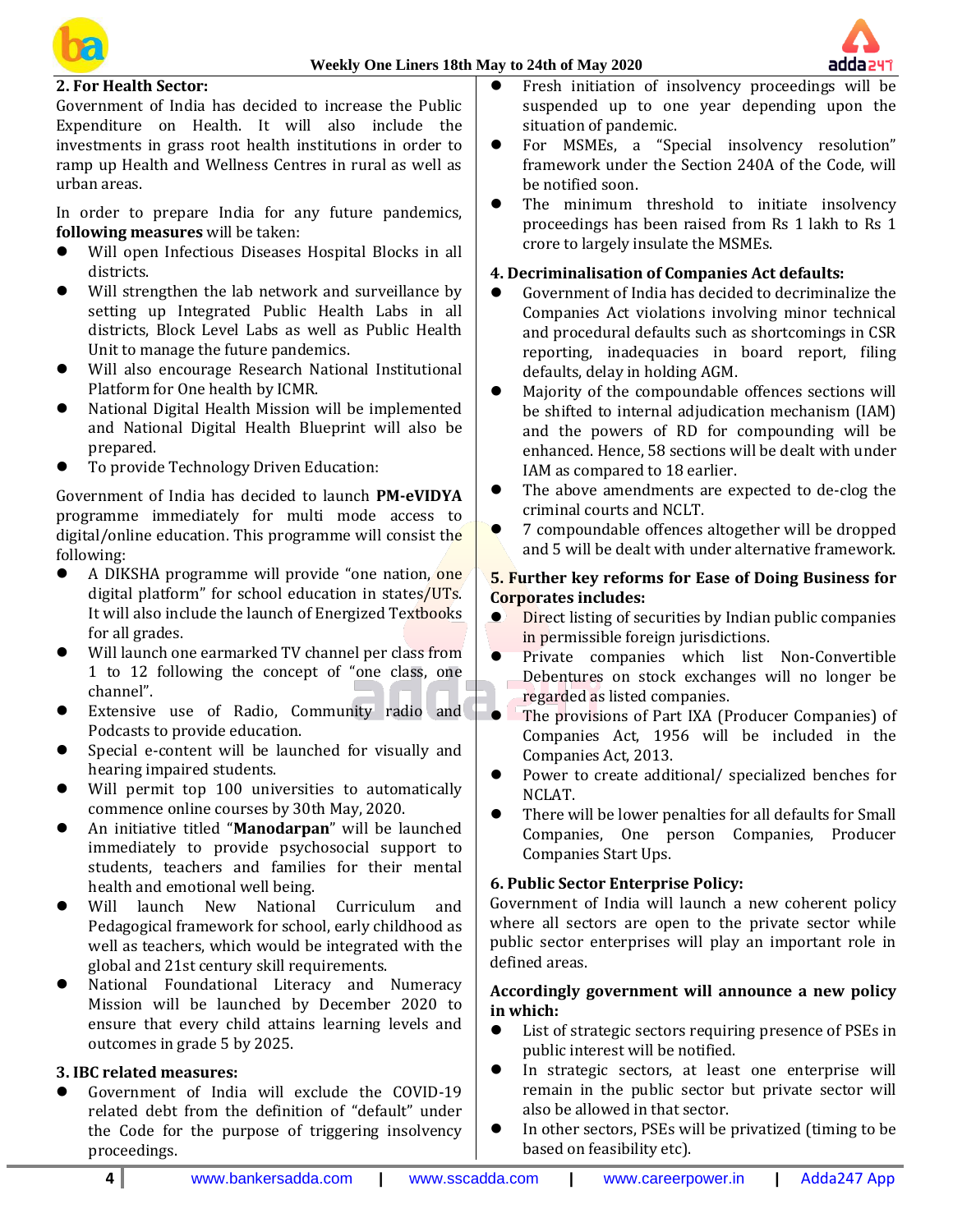# **Weekly One Liners 18th May to 24th of May 2020**





⚫ In order to minimize wasteful administrative costs, number of enterprises in strategic sectors will ordinarily be only one to four while others will be privatized/ merged/ brought under holding companies.

# **7. Supporting state governments:**

Centre has consistently extended generous support to states in this hour of need amid COVID-19 pandemic.

- ⚫ The Devolution of taxes Rs 46,038 crore in April was given fully as if Budget Estimates were valid even though actual revenue shows unprecedented decline from Budget Estimates
- ⚫ Despite Centre's stressed resources, the Revenue Deficit Grants of Rs 12,390 crore was given to states on time in the month of April as well as May
- SDRF funds of Rs 11,092 crore was released in first week of April
- ⚫ Release of over Rs 4,113 crores from Health Ministry for direct anti Covid activitie

Also, at Centre's request to the Reserve Bank of India, the RBI has increased:

- Ways Means Advance limits of States by 60%.
- Number of days state can be in continuous overdraft from 14 days to 21 days.
- Number of days state can be in overdraft in a quarter from 32 to 50 days.

States net borrowing ceiling for 2020-21 is Rs 6.41 lakh crores, based on 3% of Gross State Domestic Product (GSDP):

- 75% thereof was authorised to them in March 2020 itself and timing is left to the States.
- States have so far borrowed only 14% of the limit authorised 86% of the authorised borrowing remains unutilized.
- ⚫ In view of the unprecedented situation, Centre has decided to accede to the request of state governments and has increased the borrowing limits of States from 3% to 5% for 2020-21 only, which will give States extra resources of worth Rs 4.28 lakh crores.

Part of the borrowing will be linked to specific reforms (including recommendations of Finance Commission) to:

- ⚫ ensure sustainability of the additional debt through higher future GSDP growth and lower deficits.
- ⚫ promote welfare of migrants and reduce leakage in food distribution
- ⚫ increase job creation through investment
- ⚫ safeguard the interests of farmers while making the power sector sustainable
- ⚫ promote the urban development, health and sanitation

⚫ Reform linkage will be in four areas universalisation of 'One Nation One Ration card', Ease of Doing Business, Power distribution and Urban local body revenues

Department of Expenditure will notify a specific scheme on the following pattern:

- Unconditional increase of 0.50%.
- 1% in 4 tranches of 0.25% with each tranche linked to clearly specified, measurable and feasible reform actions.
- ⚫ Further 0.50% will be made available if the milestones are achieved in at least three out of four reform areas.

# **Union Cabinet Approves "Scheme for formalisation of Micro Food Processing Enterprises"**

"**Scheme for formalisation of Micro Food Processing Enterprises"** has been **approved** by the **Union Cabinet.** "Scheme for formalisation of Micro Food Processing Enterprises" is a new Centrally Sponsored Scheme that was announced recently by the Union Finance Minister Nirmala Sitharaman as a part of 3rd tranche of of Economic Relief Package for "**Aatmanirbhar Bharat** Abhiyan". It has been announced for the Unorganized Sector on All India basis with an outlay of Rs. 10,000 crore, the expenditure of which will be borne by the Government Of India and the States in ratio of **60:40.**

**Objective of "Scheme for formalisation of Micro Food Processing Enterprises":**

"**Scheme for formalisation of Micro Food Processing Enterprises"** is a **Centrally Sponsored Scheme** which has been announced to benefit 2,00,000 microenterprises, Farmer producer organisations, Self Help Groups as well as the cooperatives. It has the following objectives:

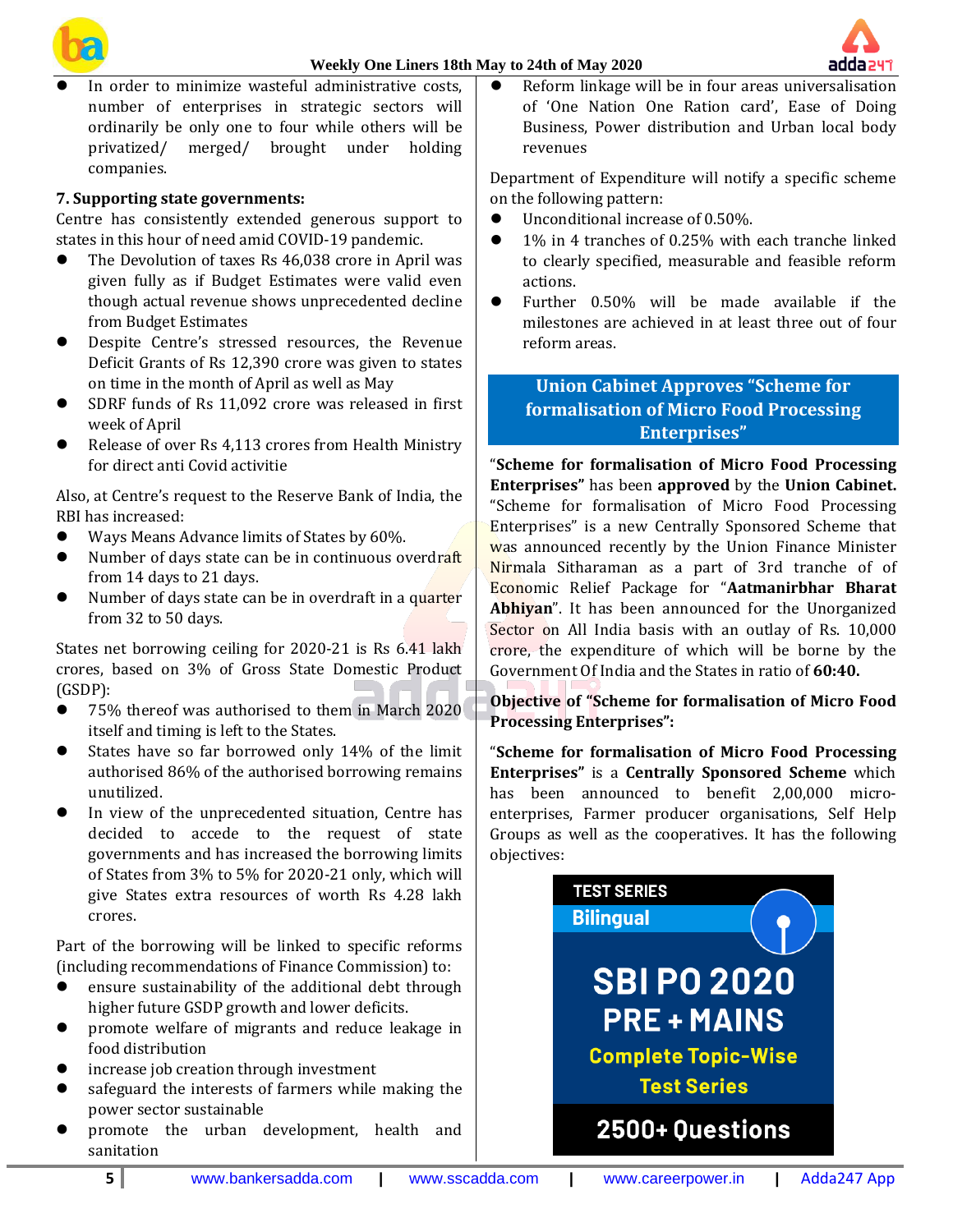



- ⚫ To increase the accessibility of finance to the micro food processing units.
- ⚫ To increase in revenues of target enterprises.
- ⚫ To enhance compliance with food quality and safety standards.
- ⚫ To strengthen capacities of support systems.
- ⚫ To convert the unorganized sector to the formal sector.
- ⚫ To encourage Waste to Wealth activities.

# **Implementation of "Scheme for formalisation of Micro Food Processing Enterprises":**

The scheme will be implemented for over a 5 year period from 2020-21 to 2024-25 on All India basis, providing credit linked subsidy to 2,00,000 units. At the central level, monitoring of the scheme would be done by an Inter-Ministerial Empowered Committee (IMEC) under the Chairmanship of Minister, FPI. And, at the state or Union Territory level, the Chief Secretary will chair the State/ UT Level Committee (SLC) to monitor the implementation of the scheme. Also, for the implementation of scheme, a Nodal Department and Agency would be notified by the State/ UT Government. To enable the applicants/ individual enterprise to participate in the scheme, a National level portal would be set-up. This portal would also be responsible for undertaking all the scheme related activities. Government of India will approve the Annual Action Plans prepared by the States/ UTs for implementation of the scheme.

#### **Features of the scheme:**

The scheme will provide Seed capital to Self Help Groups for loan to members for working capital and small tools. It will also provide grant for backward/ forward linkages, common infrastructure, packaging, marketing & branding along with skill training & Handholding support. Under the scheme, Micro enterprises will be offered credit linked subsidy @ 35% of the eligible project cost with ceiling of Rs 10 lakh.

# **Dr Harsh Vardhan to take charge as chairman of WHO Executive Board**

Union Minister of Health and Family Welfare, **Dr Harsh Vardhan** will take charge as the chairman of the **World Health Organization (WHO) 34-member Executive Board.** He will replace Dr **Hiroki Nakatani** of Japan. The WHO is governed by two decision-making bodies, the **World Health Assembly and the Executive Board.**

#### **About the WHO Executive Board:**

The WHO Executive Board is composed of 34 members technically qualified in the field of health, with members

being elected for three-year terms. The Health Assembly is the WHO's decision-making body and consists of **194 Member States.** The Board chairman's post is held by rotation for one year by each of the WHO's six regional groups: African Region, Region of the Americas, South-East Asia Region, European Region, Eastern Mediterranean Region, and Western Pacific Region.

The main functions of the Board are to give effect to the decisions and policies of the Health Assembly, to advise it and generally to facilitate its work. The Board and the Assembly create a forum for debate on health issues and for addressing concerns raised by the Member States.

#### **India at the WHO:**

India became a party to the WHO Constitution on **12 January 1948.** The first session of the South East Asia Regional Committee was held **on October 4-5, 1948** in the office of the Indian Minister of Health, and was inaugurated by Jawaharlal Nehru, **the first Prime Minister.**

# **Centre launches scheme to solarise Konark sun temple & Konark town**

- ⚫ A **scheme** has been launched by the **central governemnt** for complete **solarization of Konark Sun Temple and Konark town** in **Odisha** to develop the historical Sun Temple town of Konark as **Surya Nagri.**
- ⚫ As a part of scheme, **10 Mega Watt grid** connected solar project along with various solar off-grid applications such as solar trees and solar drinking water kiosks would be set up in the area.
- ⚫ **Odisha Renewable Energy Development Agency** would be responsible for the **implementation** of this project.
- ⚫ For the execution of project, Government of India will provide a 100% Central Financial Assistance (CFA) support of around **Rs 25 Crores** through Ministry of New & Renewable Energy.

# **WHO to initiate Independent Inquiry in handling of COVID-19**

The **World Health Organisation** will be initiating Independent Inquiry in the handling of **COVID-19.** In order to achieve this, the organization is to launch **"Resolution on COVID-19 response".** The main aim of the review is to put an end to the international blame game in the origin of COVID-19. The resolution was taken at the 73rd World Health Assembly that was held through video conference. India was represented by the Union Health Minister Dr Harsh Vardhan.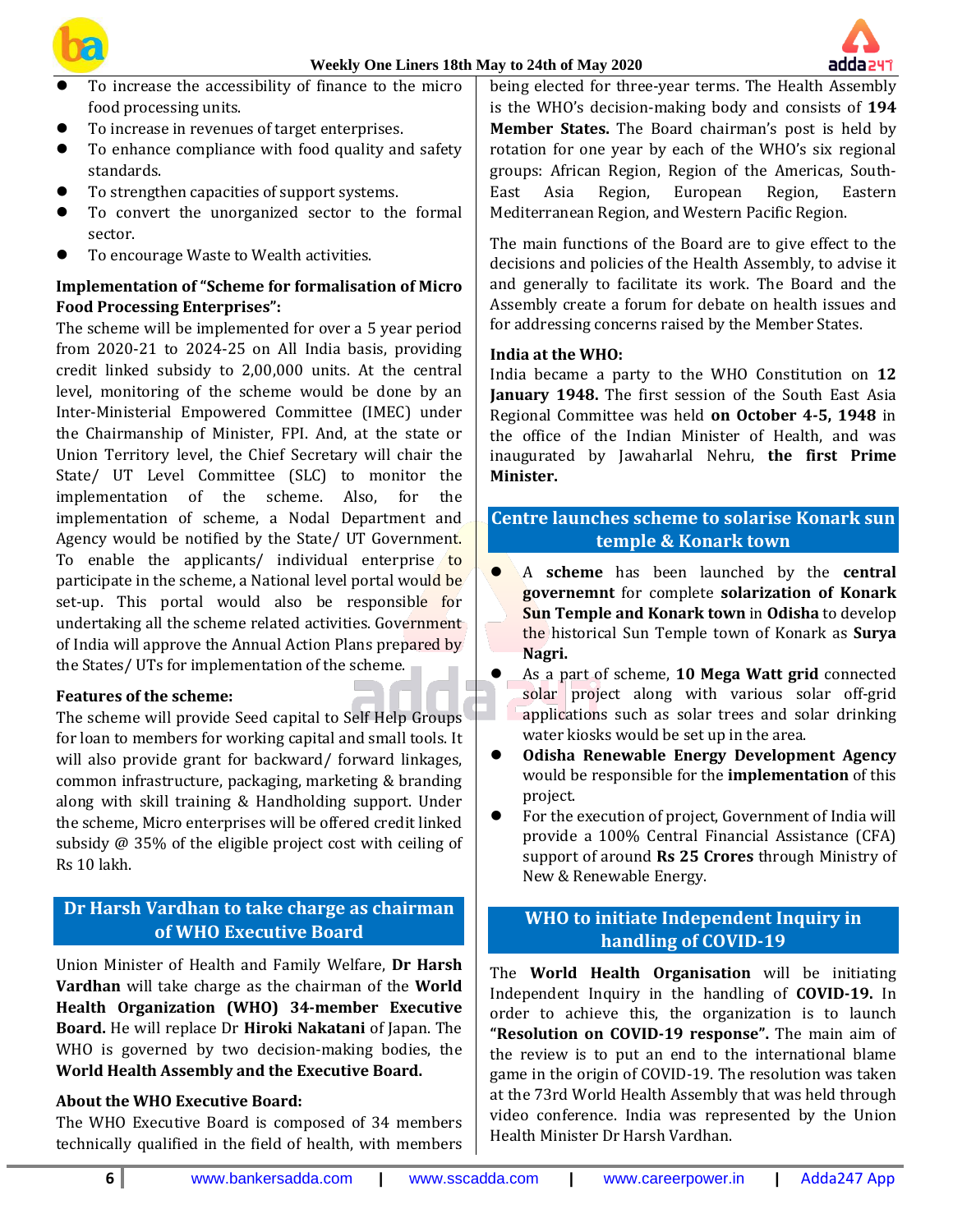

#### **Weekly One Liners 18th May to 24th of May 2020**

Around **116 countries** backed the resolution of independent review. **India backed the resolution. The idea of the resolution was initiated by Australia. However, the resolution was drafted by the European Union. China opposed the resolution.**

# **MOHUA announced results of Star rating of garbage-free cities**

Union Minister of State (I/C) for Housing and Urban Affairs, **Hardeep Singh Puri** has announced the results of **the Star Rating of Garbage Free Cities 2019-2020.** According to the result, **6 Cities were rated 5 Star, 65 Cities rated 3 Star and 70 Cities rated 1 Star out of 141 cities.** Union Minister also launched the revised protocol for the Star Rating of Garbage Free Cities.

#### **What is Star Rating Protocol?**

The **Star Rating Protocol was launched by the Ministry in January 2018** to institutionalize a mechanism for cities to realize Garbage Free status and to motivate cities to realize higher degrees of cleanliness. The core of the protocol is on Solid Waste Management (SWM) & also ensures certain minimum standards of sanitation through a group of prerequisites defined within the framework.

It'll consider ward-wise geo-mapping, monitoring of SWM value chain through ICT interventions like **Swachh Nagar App and zone-wise rating in cities with a population of quite 50 lakh.** The performance of cities under the Star Rating Protocol is crucial because it carries significant weightage when it involves their final assessment in **Swachh Survekshan."**

### **What is Swachh Survekshan?**

**Swachh Survekshan(SS)** was introduced **5 years ago** to make sure a high degree of cleanliness and sanitation in urban areas. Because it may be a ranking system, many cities despite doing exceptionally well, weren't being recognized appropriately. Therefore the ministry introduced **the Star Rating Protocol for Garbage Free Cities January 2018** ,a framework almost like the examination systems where each ward in every city must achieve a particular standard across 24 different components of SWM and is graded supported overall marks received. **Swachh Bharat Mission-Urban(SBM-U) was launched in 2014** & has made significant progress within the area of both sanitation and solid waste management. **5 Star Cities:**

**Urban Local Bodies Category Winner** Ambikapur Chhattisgarh 5 Star Rajkot Gujarat 5 Star Surat Gujarat 5 Star Mysore Karnataka 5 Star Indore Madhya Pradesh 5 Star Navi Mumbai Maharashtra 5 Star

#### **National Affairs**

- **The Ministry of Home Affairs** has released an official notice announcing the extension of the lockdown due to **COVID-19 for a further period of 14 days** i.e. lockdown has been extended **till 31 May 2020.**
- An online dashboard **"National Migrant Information System (NMIS)"** has been developed by the **National Disaster Management Authority (NDMA).** The dashboard has been developed by NDMA to secure information regarding the movement of migrants and to facilitate the smooth movement of stranded persons across States.
- India has provided **USD 2 million** aid for the **United Nations Relief and Works Agency working** for the welfare of Palestinian refugees. This aid is given for **UNRWA core programmes and services,** including education and health, amidst the coronavirus crisis.
- The Ministry of Human Resources Development has launched a new mobile application called **"National Test Abhyas".** The application was developed by the National Testing Agency. The application will help the candidates to take mock tests for exams such **as JEE Mains, NEET, etc.**
- **Indian Railways** has operationalised its **1st 12,000 hp electric Locomotive- WAG12.** The loco is named WAG12 with Number 60027. This Locomotive has manufactured by **Madhepura Electric Loco Factory in Bihar.**



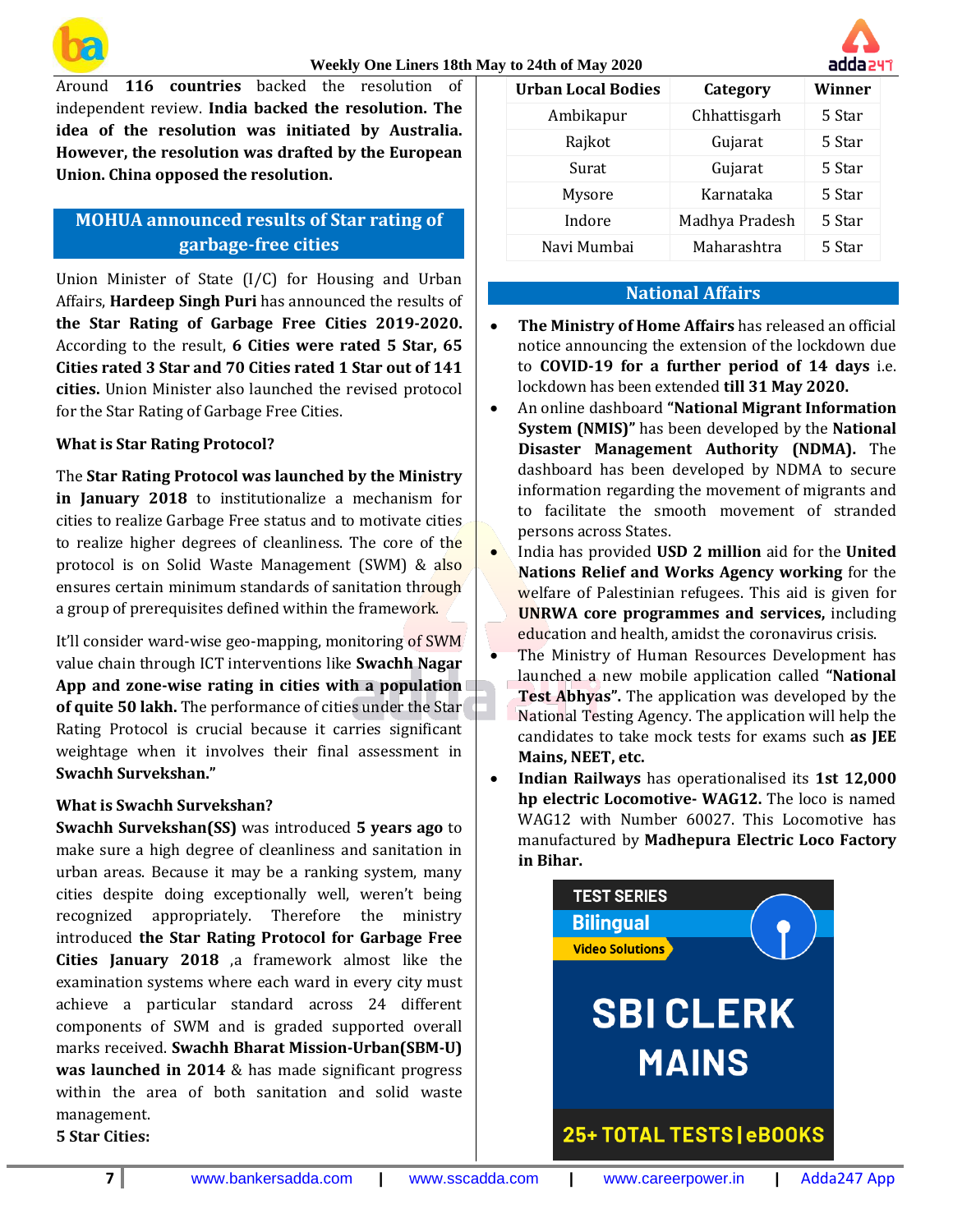

- 
- **IGNOU's** Online **Master's Programme in Hindi** has been launched by the Union HRD Minister Shri Ramesh Pokhriyal 'Nishank' via Facebook Live session.

### **States in the News**

- **"Charan Paduka" campaign** has been launched by the Madhya Pradesh for the migrant labourers moving through the state. Under this campaign, shoes and slippers will be offered to those labourers going barefoot in order to reduce their pain.
- **"Mee Annapurna" initiative** has been launched in Maharashtra by an IRDA licensed insurance intermediary "Integrated Risk Insurance". **"Mee Annapurna"** is a commitment of Integrated Risk Insurance to the **Bhoomiputra's of Atmanirbhar** Maharashtra in order to uplift the farming community by providing them long term sustainable programme for the continuity of their income.
- **"Didi Vehicle Service"** has been launched by the women of Rural Livelihood Mission in the tribaldominated **Jhabua district of Madhya Pradesh.** Didi Vehicle Service has been launched for rural women for the safe delivery, hence proving to be a lifeline for pregnant rural women in tribal areas.
- **Uttar Pradesh** government has set up **'UP Start-up Fund'**. An MoU has been signed between the Uttar Pradesh government and the Small Industries Development Bank of India (**SIDBI**) and the fund will be managed by SIDBI. Initial contribution of Rs 15 crore has been made to the fund. This fund will take part in Securities and Exchange Board of India (SEBI) approved Alternative Investment Funds and would not be invested directly into start-ups.
- **Chhattisgarh** government has launched "**Rajiv Gandhi Kisan Nyay Yojana"** to stimulate the rural economy in the state. Amount of **Rs 10,000 per acre** would be paid to the farmers for paddy, corn and sugarcane crops, based on the registered and procured area for the kharif season.

#### **International Affairs**

- **Prime Minister Benjamin Netanyahu** has won the Israeli national election, securing a record fifth term in office, after a controversial power-sharing deal with rival-turned-partner **Benny Gantz.**
- China has announced to provide **USD 2 billion** over two years to fight the coronavirus pandemic at **WHO assembly. The USD 2 billion** over subsequent two years will support COVID-19 response efforts, particularly in developing countries.
- Lesotho Prime Minister, **Thomas Thabane** has formally resigned from the post. Lesotho's Finance Minister **Moeketsi Majoro** has been named by parliament as the **interim PM of the country.**
- **UNICEF** and **Airtel Africa** has partnered to support children & families affected in **13 countries** across **sub-Saharan Africa** due to the COVID-19 pandemic. It aims to provide children with access to remote learning and enable access to cash assistance for their families through mobile cash transfers.

#### **Agreements/MoUs Signed**

- **National Restaurants Association of India (NRAI)** has partnered with **fintech start-up DotPe** to build its own tech platform. This platform enables them with online payments for digital ordering, bill settlements, and contactless dining. DotPe will provide us with a tech solution.
- The **Directorate General Defence Estates (DGDE), Ministry of Defence and eGov** Foundation has inked an Memorandum of Understanding (MoU) for Online Management of Cantonment Boards. These services will be delivered under **a cloud-based platform DIGIT (Digital Infrastructure for Governance, Impact & Transformation).** These services will be provided under the program named e-Chhawani.
- An MoU has been signed by **NTPC Limited**, and **Oil and Natural Gas Corporation Limited** to set up a Joint Venture Company for Renewable Energy business.

# **Books and Authors**

- The book called **"Wuhan Diary: Dispatches from a Quarantined City"** authored by Chinese literary writer Fang Fang. This book is a compilation of online diary entries and social media posts that document 60 days of lockdown during COVID-19. The book was published by **HarperNonFiction.**
- **Ruskin Bond's** new book titled **'Hop On: My Adventures on Boats, Trains and Planes'** was released on his 86th Birthday in an e-book format. The book narrates some of his memorable travel adventures on boats, trains and planes from his childhood.

### **Banking/Economy/Business News**

• **Canara Bank** has started a special **business vertical dedicated to gold loans.** This business vertical for gold loans to meet the financial needs of its customers due to the COVID-19 pandemic. The bank has launched a gold loan campaign till 30th June 2020 with an interest rate as low as 7.85% per annum.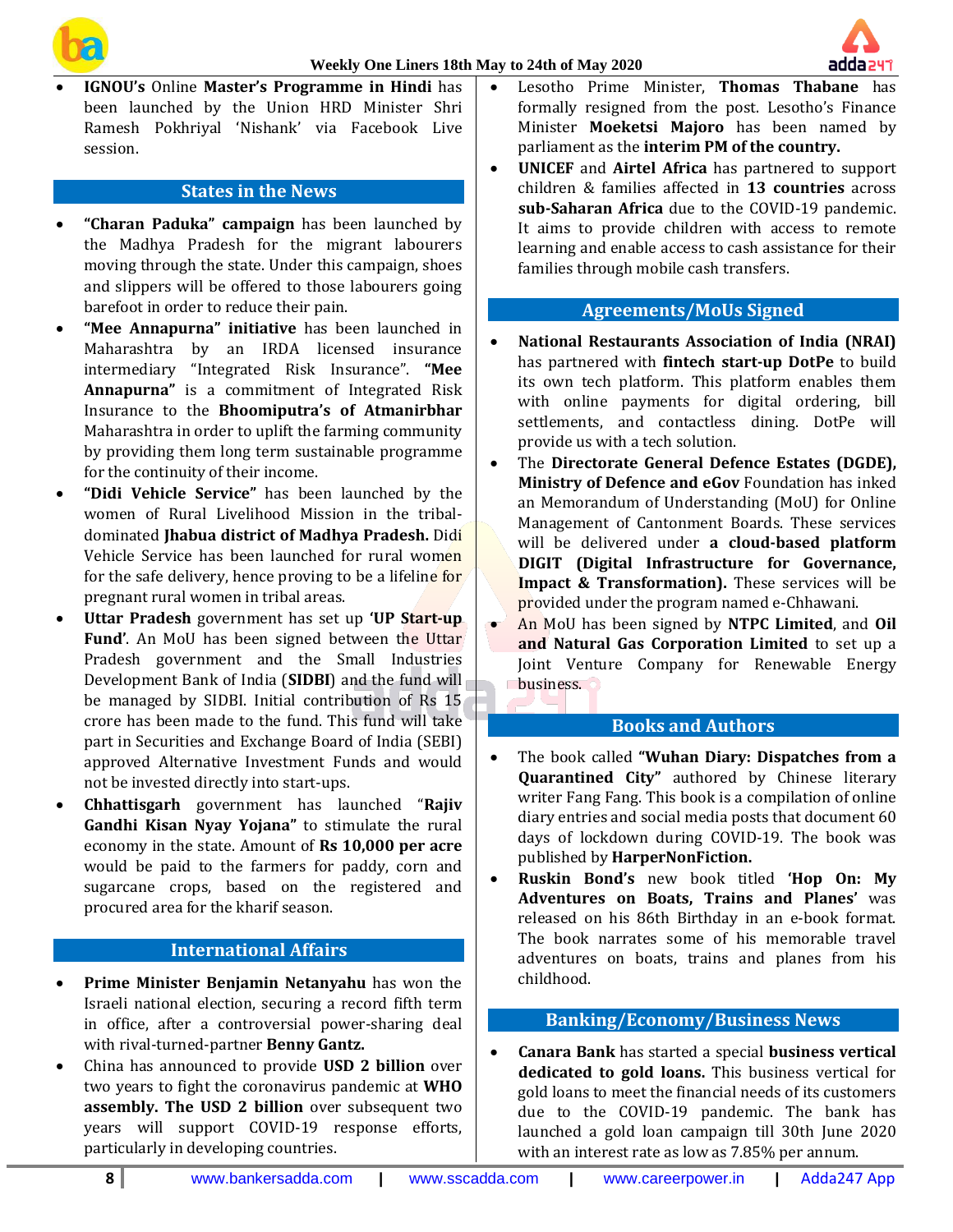



- **Kotak Mahindra** Bank becomes 1st bank in India to allow video **Know your customer (KYC) facility** for customers opening savings accounts on **Kotak 811 – the banks digital banking platform.** The initiative is presently being launched on a pilot basis for savings accounts, Kotak Mahindra.
- An **e-commerce major, Flipkart and Bajaj Allianz General Insurance Company** have tied-up to offer a digital motor insurance policy to **Flipkart's customers.** This partnership between the insurance company and an e-commerce major, will provide seamless, accessible as well as flexible insurance solution to the customers of **Flipkart** in order to safeguard their vehicles.
- **"iTurmeric FinCloud"** is a cloud-ready, API-first, microservices-based platform which has been launched by the Intellect Design Arena Ltd. This platform has been launched through IBM public cloud.

#### **Appointments/Resignations**

- **Senior vice president of HDFC Bank, Zubair Iqbal** has appointed as new managing director of **Jammu and Kashmir Bank** by Jammu and Kashmir Government. Iqbal will have a three-year tenure.
- **Alibaba** co-founder Jack Ma will be resigning **from SoftBank board of directors.** Jack Ma serving for nearly 13 years in the board. Ma is expected to resign from the **Group's board on June 25.**
- **Indian Steel Association (ISA)** has appointed **Dilip Oommen** as its new President. He is presently the CEO of **Arcelor Mittal Nippon Steel India.** He was unanimously appointed as President for the next two years. He will replace Tata Steel CEO TV Narendran, who stepped down as President on May 1.
- The Appointments Committee of the Union Cabinet has appointed **Govinda Rajulu Chintala** as the Chairman of **National Bank for Agriculture and Rural Development (NABARD).**
- **World Bank Group** has appointed Carmen Reinhart as its new **Vice President and Chief Economist**. Her appointment will be effective from June 15, 2020. She was a Senior Policy Advisor and Deputy Director at **the IMF and Vice President and Chief Economist of the investment bank Bear Stearns.**

### **Defence News**

• **A Defence Testing Infrastructure Scheme (DTIS)** has been approved by the **Defence Minister Rajnath Singh.** The scheme with an outlay of **Rs 400 crore,** has been approved to offer private sector defence and aerospace companies affordable facilities to test as well as validate the weaponry designed by them.

• **Landing Craft Utility Ship 'INLCU L57'** commissioned into Indian Navy in Port Blair. This warship was built by the Garden Reach Shipbuilders and Engineers Limited (GRSE). The **"INLCU L57" is the seventh LCU Mark IV class warship.**

# **Awards and Recognitions**

• India's Chief Hydrographer of Indian Naval Hydrographic, **Vice Admiral Vinay Badhwar** has been awarded the Alexander **Dalrymple Award 2019.** This award is given to him for his outstanding contribution to Indian hydrography and across the broader Indian Ocean region. The award was presented by the **UK Ministry of Defence.**

# **Summit and Conference**

• **The 73rd session of World Health Assembly** was held via video conferencing due to the **COVID-19 pandemic.** The 73rd session of the assembly featured the participation of the delegations from all WHO Member States and focused on a specific health agenda prepared by the Executive Board. During the session, India was represented by Union Health Minister **Dr Harsh Vardhan.**

# **Science & Technology**

• **International Advanced Research Centre for Powder Metallurgy and New Materials (ARCI) and Sree Chitra Tirunal Institute of Medical Sciences and Technology (SCTIMST),** Thiruvananthapuram have jointly developed new generation Iron-Manganese based alloys for biodegradable metal implants for use in humans.

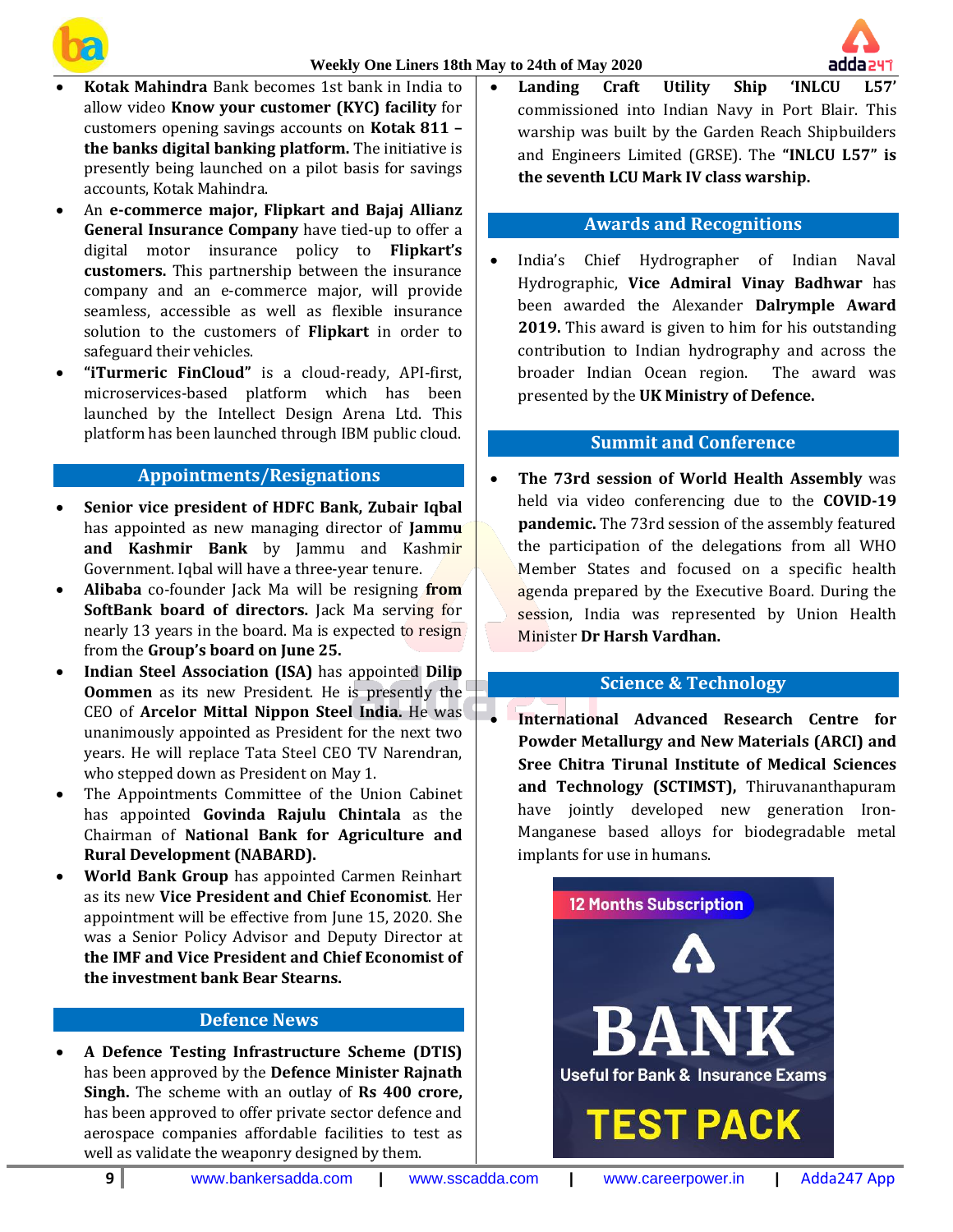





- Two mobile indoor Disinfection Sprayer units namely **Pneumatically Operated Mobile Indoor Disinfection (POMID),** and **Battery Powered Disinfectant Sprayer (BPDS)** have been developed by the scientists at **CSIR-Central Mechanical Engineering Research Institute (CMERI), Durgapur.**
- An accelerator programme branded **as "H.A.C.K"** has been launched by the Karnataka's Centre of Excellence in cyber **security (CySecK).**

# **Sports News**

- **The International Cricket Council's (ICC)** Cricket Committee has recommended banning on the use of saliva to shine the ball. This committee is chaired by former India leg-spinner Anil Kumble. Apart from this, the committee also recommended increasing the use of DRS review per innings from two to three.
- The **Bundesliga primary football league of Germany** becomes the world's first major sports event to resume **after COVID-19 lockdown.** The Bundesliga games began with empty stadium though the stadium had the capacity to hold more than 80,000 players. Bundesliga means "Federal League".
- Two Indian Powerlifters namely **Savita Kumari & Ankit Shishodia** have been provisionally suspended by the **National Anti Doping Agency (NADA).** The powerlifters have been provisionally suspended for violating the anti-doping rules.

# **Important Days**

- **World Telecommunication and Information Society Day** is observed globally on **17th May** every year. The theme of World Telecommunication and Information Society Day of 2020: **"Connect 2030: ICTs for the Sustainable Development Goals (SDGs)".**
- **World Hypertension Day** is observed globally on **17th May every year.** The theme for World Hypertension Day 2020**: Measure Your Blood Pressure, Control It, Live Longer.**
- **International Museum Day** is celebrated every year on **18 May** to raise awareness about the fact that, "Museums are an important means of cultural exchange, enrichment of cultures and development of mutual understanding, cooperation and peace among peoples." The International Museum Day 2020 was celebrated with the theme **"Museums for Equality: Diversity and Inclusion".**
- **World Bee Day** is observed globally on **20th May every year.** On this date, 20 May, the pioneer of **beekeeping Anton Janša** was born in 1734 in Slovenia. Due to COVID-19 pandemic, a virtual event held under the theme **"Bee Engaged".**
- **International Tea Day** is observed globally **May 21** on the recommendation of India.
- **World Day for Cultural Diversity for Dialogue and Development** is observed globally on **21 May every year.**
- **World Metrology Day** is observed globally on **20th May every year.** This year theme for **World Metrology Day: Measurements for global trade.**
- **Anti Terrorism Day 2020** is observed on 21st May every year in India. The day marks the death anniversary of India's seventh Prime Minister Rajiv Gandhi **on 21 May 1991.** He was killed in Tamil Nadu in a campaign by the **Tamil Tigers Eelam (LTTE)** a terrorist group. After this assassination, V.P. Singh government has decided to **observe 21st May as Anti Terrorism Day.**
- **HIV Vaccine Awareness Day (HVAD)** is observed globally on 18 May every year. This day is also known as World AIDS Vaccine Day. This day provide an **opportunity** to educate communities about the importance of preventive HIV vaccine research. As effective and safe preventive HIV vaccine will help to end the HIV pandemic. **National Institutes of Health's National Institute of Allergy and Infectious Diseases (NIAID)** leads this observance.
- United Nations celebrates **International Day for Biological Diversity** on **22 May** every year to raise awareness about the issue of significant reduction in biological diversity due to certain human activities. Theme for year 2020 is "**Our solutions are in nature".**

#### **Obituaries**

- **Iran's** representative at Organisation of the Petroleum Exporting Countries (OPEC), **Hossein Kazempour Ardebili** passed away.
- Veteran Marathi writer and playwright, **Ratnakar Matkari** passed away after being diagnosed with COVID-19. He was considered a pioneer of the children's drama movement in Marathi.

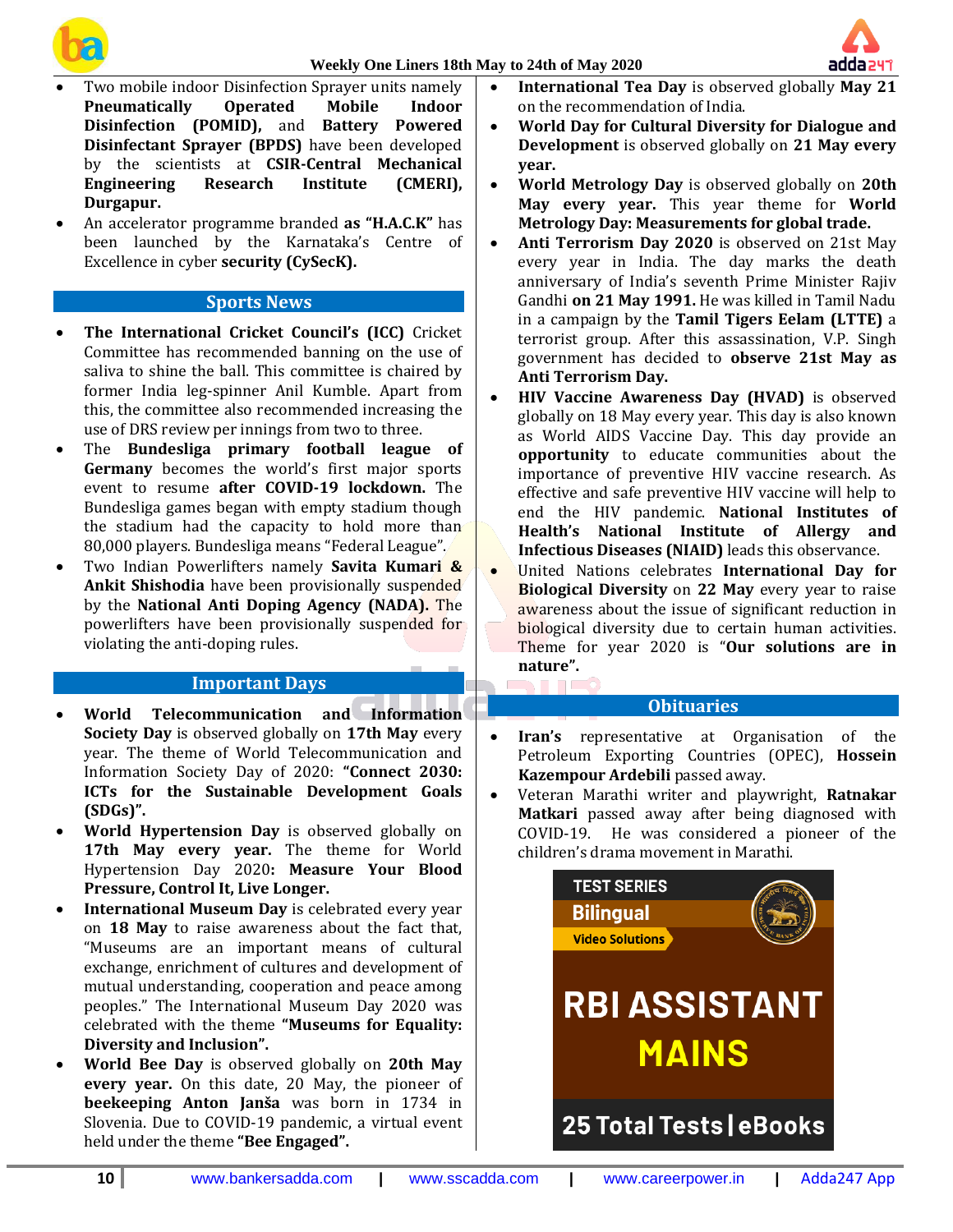

# **Miscellaneous News**

- **India Post** has released a Special Postal Cover dedicated to the migrant workers with an objective of paying tribute to them. Five migrant workers were called upon from different sectors to release the Special Postal Cover which was released during an event at the Bicentennial Hall of the historic Mumbai GPO building.
- The **Union Territory, Ladakh** has become corona virus free as the region have not reported any fresh case since 3rd May 2020.
- South Central Railway zone has developed a robotic device, **"RAIL-BOT" (R-BOT)** to assist in the functions of hospital management to provide better health care to the **COVID patients.**
- Cyclone Amphan intensified into a super cyclone with wind speed above 200 kmph moved further North-Northeastwards over West Central Bay. Amphan is the first super cyclone to hit the region in the last two decades since a super cyclone-hit Odisha in 1999 causing widespread damage and loss of life.
- Legendary singer **Lata Mangeskar** has sung a song titled **as JAYTU BHARATAM** saluting the spirit **of Atma Nirbhar Bharat.** She has dedicated the song to people of India and **Prime Minister Narendra Modi.**
- **Department of Information and Public Relations, J&K** has started an initiative **"SUKOON – COVID-19 Beat the Stress"** programme. This initiative spread awareness about the psychological impact of  $\begin{array}{|c|c|} \hline \end{array}$ lockdown and measures to be adopted to overcome them.

# **Static Takeaways**

- Union Minister of Home Affairs: Amit Shah.
- United Nations Relief and Works Agency Headquarters location: Amman, JordanUnited
- Nations Relief and Works Agency Commissioner-General: Christian Saunders
- Union Minister of Human Resources Development: Ramesh Pokhriyal 'Nishank'.
- Union Minister of Railways: Piyush Goyal.
- Minister of State of Railways: Angadi Suresh Channabasappa.
- Capital of Israel: Jerusalem.
- The currency of Israel: Israeli shekel.
- China Capital: Beijing; Currency of China: Renminbi.
- President of China: Xi Jinping.
- Lesotho is the southern African mountain kingdom.
- Lesotho Capital: Maseru.
- Lesotho Currency: Lesotho loti.
- Headquarters of WHO: Geneva, Switzerland.
- Director-general of WHO: Tedros Adhanom.
- Chief Minister of Madhya Pradesh: Shivraj Singh Chouhan; Governor: Lal Ji Tandon.
- Chief Minister of Maharashtra: Uddhav Thackeray; Governor: Bhagat Singh Koshyari.
- President of National Restaurants Association of India: Riyaaz Amlani.
- National Restaurants Association of India Founded: 1982.
- National Restaurants Association of India Headquartered: Delhi.
- DotPe was founded by the erstwhile PayU co-founder and Managing Director: Shailaz Nag.
- DotPe Headquarters: Gurgaon, Haryana.
- Chief Executive Officer of eGov Foundation: Viraj Tyagi.
- Director General Defence Estates: Smt Deepa Bajwa.
- Canara Bank Headquarters: Bangalore, Karnataka.
- Canara Bank Chairman: T.N. Manoharan.
- Canara Bank MD and CEO: L.V. Prabhakar.
- Kotak Mahindra Bank Establishment: 2003.
- Kotak Mahindra Bank Headquarters: Mumbai, Maharashtra.
- Kotak Mahindra Bank Managing Director & Chief Executive Officer: Uday Kotak.
- Kotak Mahindra Bank Tagline: Lets make money simple.
- Jammu and Kashmir Bank Headquarters: Srinagar.
- Jammu and Kashmir Bank Limited was incorporated on 1st October 1938 and commenced its business from 4th July 1939 at in Kashmir (India).
- SoftBank CEO: Masayoshi Son.
- SoftBank Headquarters: Minato City, Tokyo, Japan.
- SoftBank established: 3 September 1981.
- Indian Steel Association Headquarters: New Delhi.
- Indian Steel Association Established: 2014.
- Union Minister of Defence: Rajnath Singh.
- Chief of Naval Staff: Admiral Karambir Singh.
- Director of International Hydrographic Organisations: Abri Kampfer (South Africa) & Mustafa Iptes (Turkey).
- International Hydrographic Organisations Established: 1921.
- International Hydrographic Organisations Headquarters: Monaco.
- Chairman of ICC: Shashank Manohar; Chief Executive: Manu Sahney; Headquarters: Dubai, United Arab Emirates.
- The Bundesliga is the primary football league in Germany.